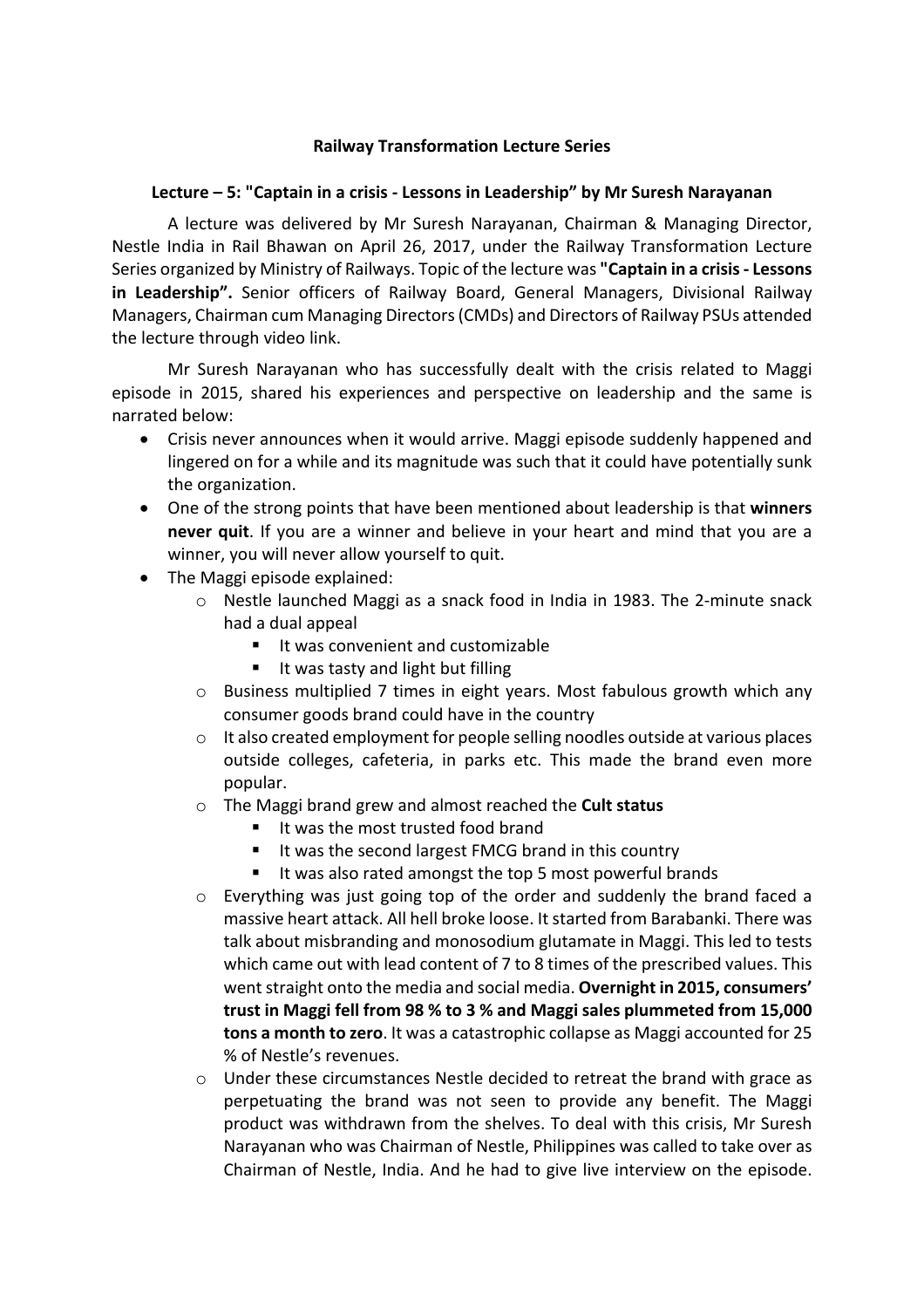## Lesson learnt - In a crisis you are seldom given a chance to gather yourself. Every one wants you as the leader and head of the organization to respond **immediately**.

- $\circ$  It was an onerous responsibility for Nestle, as not only the 10,000 employees but also 2000 distributors, 15000 suppliers, 400,000 farmers and millions of small outlets stocking Maggi were dependent on the brand for livelihood. While answering media questions, any mistake made by the leader in body language, or demeanor or in attitude can devastate a lot of people and their lives. Next Lesson learnt - The biggest challenge in managing a crisis of a large **magnitude is to manage yourself** before you manage the rest of the team. Many of us are incapable or don't think important to manage ourselves. If you do not manage yourself well, you could land yourself into difficult situation that could compound the problems.
- $\circ$  Safety and quality are the two most uncompromisable values of Nestle company established 150 years ago in Switzerland. Whenever Nestle sets up factory in any country, it is ensured that the standards are exactly the same. So, Maggi noodle in India may be different in taste so as to suit local tastes, but in terms of safety and quality it is exactly the same as what is sold elsewhere in the world. So, Nestle decided to fight the situation and not take **flight**.
- $\circ$  However, this was a very difficult crisis. In a typical crisis, you have to fight a competitor, but in this case, it was Nestle versus the Government of India. Nestle took the challenge to Bombay High Court. It went to Food Safety and Standards Association of India (FSSAI) and explained Nestle's policy and standards on food quality and safety and shared the fact that the product was found to be safe across countries in the world. The company also approached Ministry of Food Processing Industries and Ministry of Health and Family Welfare and explained the point of view of Nestle. Nestle believed that talking and explaining to stakeholders was more appropriate way to handle this situation than going to the media.
- $\circ$  Although the Maggi brand was off the shelf, but the strength of the brand was so big that there were millions of customers who did not believe a word of what was being said. They expressed their trust on social media and wanted the brand back. This was a peculiar situation in marketing when the consumers were expressing their sentiment for the brand on social media and the brand was not on the shelves. Keeping this in view, Nestle launched the campaign "we miss you too" targeted at the youth who were truly in love with this brand.
- $\circ$  High court delivered its judgement in August in favor of Maggi. Court specified a process of due diligence in order to ensure that the brand came back with proper testing in accredited laboratories and meeting certain protocols in manufacturing. This was a relief not just for the company but the entire ecosystem of employees, distributors, suppliers, farmers and retail outlet owners dependent on the company. There were however severe challenges as large number of articles (about 10,000) had been written trashing Nestle completely and the stature of the organization needed to be rebuilt. People had to be managed.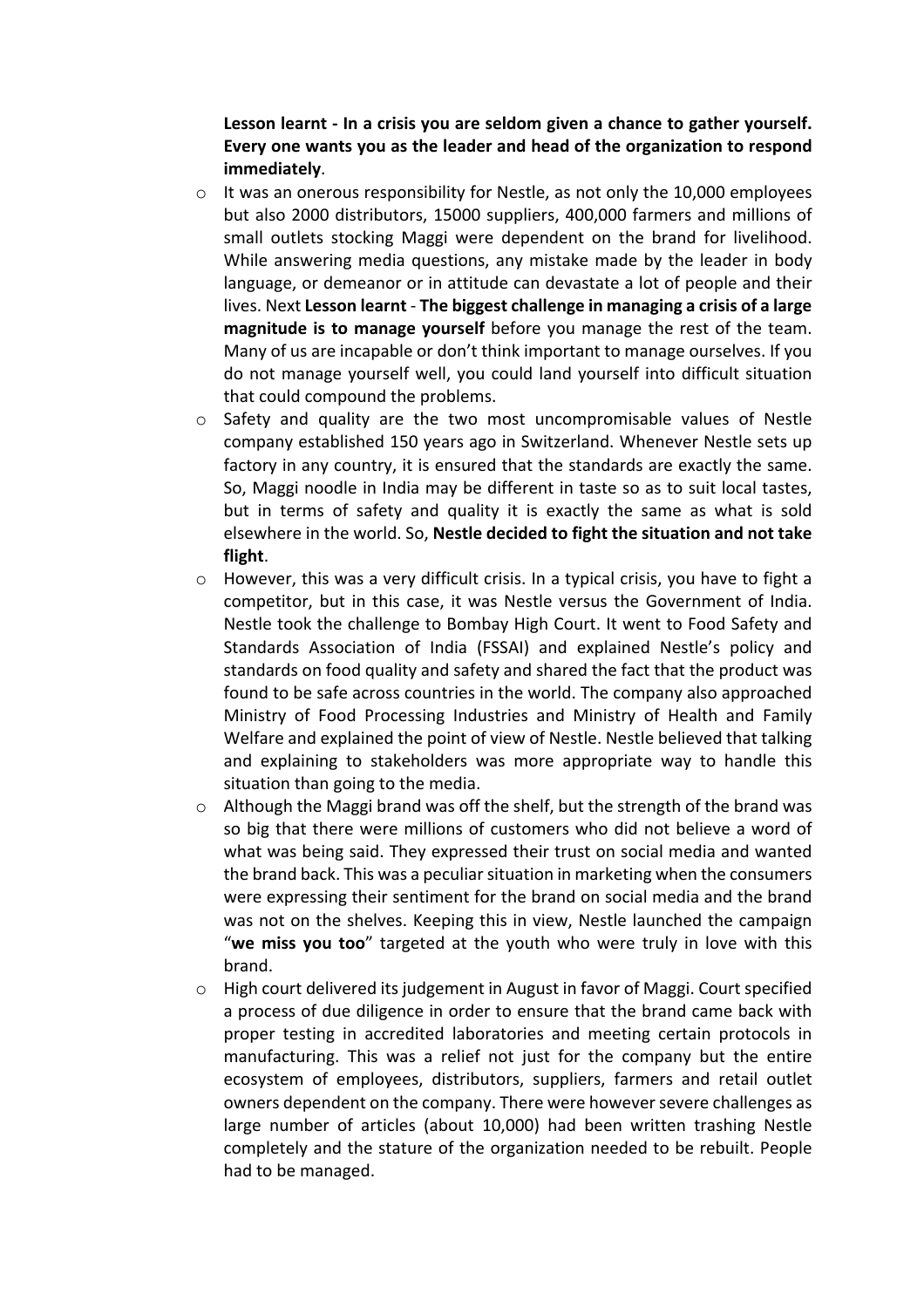- $\circ$  Learning from the Crisis Crisis situation is also a big opportunity for defining **the purpose in the organization**. Purpose gets strengthened when there is a crisis. **Crisis can become a rallying point which leaders should never miss**. We are often so busy trying to address the crisis and we miss out on the potential positive effect of the crisis. After the court judgement, Maggi had decided to be back in next 3 months. It was not going to be easy as 5 factories had been shut down for close to 6 months, and supply chains were lying idle (5000 out of 15,000 suppliers had actually packed up because they had nothing to supply). This is where the values and purpose of an organization become very important. The important point is that whether it be employees, trade unions, distributor or supplier, not one had gone to media with a nasty comment during the period of the crisis, nor went to court nor behaved in a manner which was contradictory to values of company which rest on respect, ethics, dignity. A **sense of purpose** amongst the people led to a super human action and following extraordinary feat were achieved:
	- Packaging material time reduced from 42 days to 9 days
	- Raw material movement time reduced from 21 days to 5 days
	- Point of Sale Material time reduced from 60 days to 20 days
	- System readiness time reduced from 21 to 5 days
	- Advertising campaign time reduced from 45 to 20 days
- $\circ$  Sometimes we become cynical about people and believe that it will happen as it has been happening but this is what people have done. Power of leadership **lies in the capability to catalyze a crisis into an opportunity** and leverage it so that organization reaches such a level of performance it never was. Nestle galvanized the people and covered 350 towns and 120,000 outlets in a matter of days. People worked hard and did it with a sense of purpose and conviction. **Important lesson - People can deliver if they are given a sense of purpose and right kind of inspiration.**
- $\circ$  Result Trust level which had plummeted from 93 % to 3 % went back to 89 **% in three months** and market share sore. A brand which was declared dead in June 2015 came back to life and leadership and rose from the ashes like a phoenix.
- $\circ$  Lesson If you get the consumer right, anything and everything will happen. If you get the consumer wrong, you may do whatever you want and provide whatever outstanding systems and service, the consumer will still not trust you.
- $\circ$  To seize the opportunity further, Nestle innovated full throttle and came up with new flavors. Lesson - Every organization has a genetic potential and the **time to test is when the organization is going through adversity. Nestle** launched 35 new products in a span of 12 months. This is more than what **Nestle launched in the previous 10 years.**
- **Learnings from Maggi experience: How to bring confidence in organization** 
	- $\circ$  **Exude positivity** In a crisis you do not have a readily available road map and an answer or solution. The solutions and the steps evolve every day. But as a leader what one can do is, exude positivity and declare that one is not only part of the team but is also the go to guy when there is difficulty.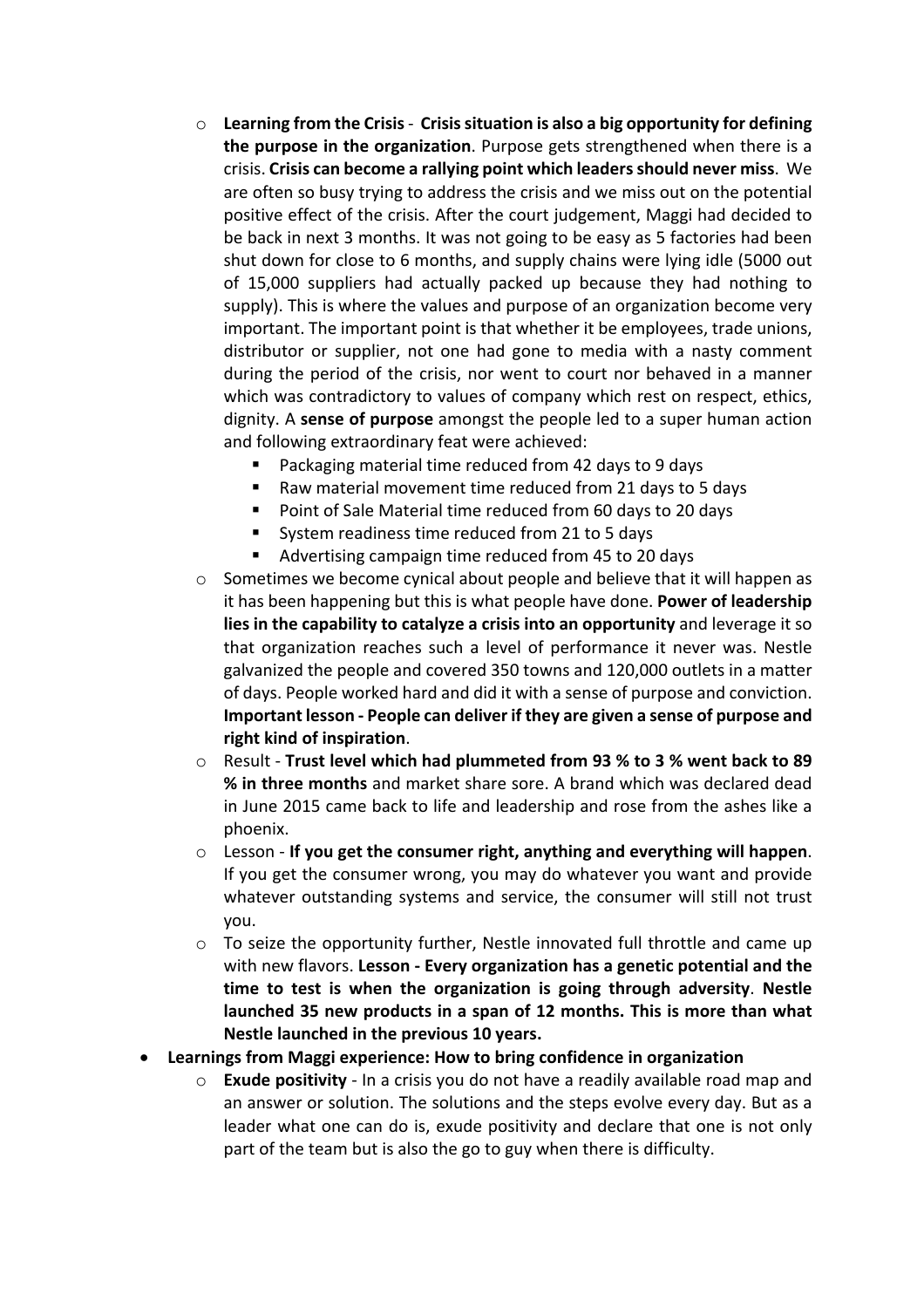- $\circ$  **Embrace opportunity** Look at a crisis as not just something that hit you but also as an opportunity
- $\circ$  **Engage** When in a crisis, an important iob of the leader is to engage with employees and other stakeholders and share with them what is happening. As a head of the organization one may know about the details of the crisis situations but others would not be knowing, and so that causes unnecessary anxiety and speculation amongst people. So, one needs to share the information with all.
- $\circ$  **Communicate** It's very important to communicate well, simply and with empathy. One wrong communication can devastate the situation, as it happened in the case of Gulf of Mexico oil spill crisis faced by British petroleum (BP)when CEO of BP said to several news organizations - "I want my life back". We should not forget simple human factors as we become senior. When we become very senior we feel that we should not let others know that we are vulnerable. This is not the right approach. People should know that the leader is vulnerable too and its then when cohort starts building.
- $\circ$  **Credibility and Confidence** Ultimately one has to reflect the values one has as a human being.
- o **Face Reality** In crisis there are two kinds of people
	- Drummers who keep on talking and propagating negative ideas and news that the organization is doomed
	- **•** Shehnaiwallas- They will keep on coming and telling the CEO that everything is going fantastic and he is doing well and without him the organization cannot survive. CEO also tends to get carried away with this jingoism.

As a CEO or head of the organization one needs to have his/her own reality check so that he is not trapped in a conformation bias. One needs to have some Cassandras who can warn of the situation and suggest that improvements are needed.

• Unite – Worst thing to happen in a crisis is when people start disassociating themselves from the crisis and start blaming others. All of us have a tendency to become a hero and not be a zero. But in a crisis, everyone is a zero. How can one person be a hero when the organization is going down the chute? As a leader, one's prime job in a crisis is to unite the people. During the Maggie crisis, 60% of time of the CEO was spent on meeting and talking and explaining to people, factory workers, trade unions and the media.

## **•** Lessons in Leadership

- $\circ$  **There is an Opportunity in Adversity** 
	- Organizations need to be shaken up. Sitting comfortable for long we become like frogs in a well. So sometimes it may be useful to create little bit of adversity/crisis to test the capability and skills in the organization
- o **Don't be afraid of uncertainties**
- o **Teamwork and Achievement will drive Credibility**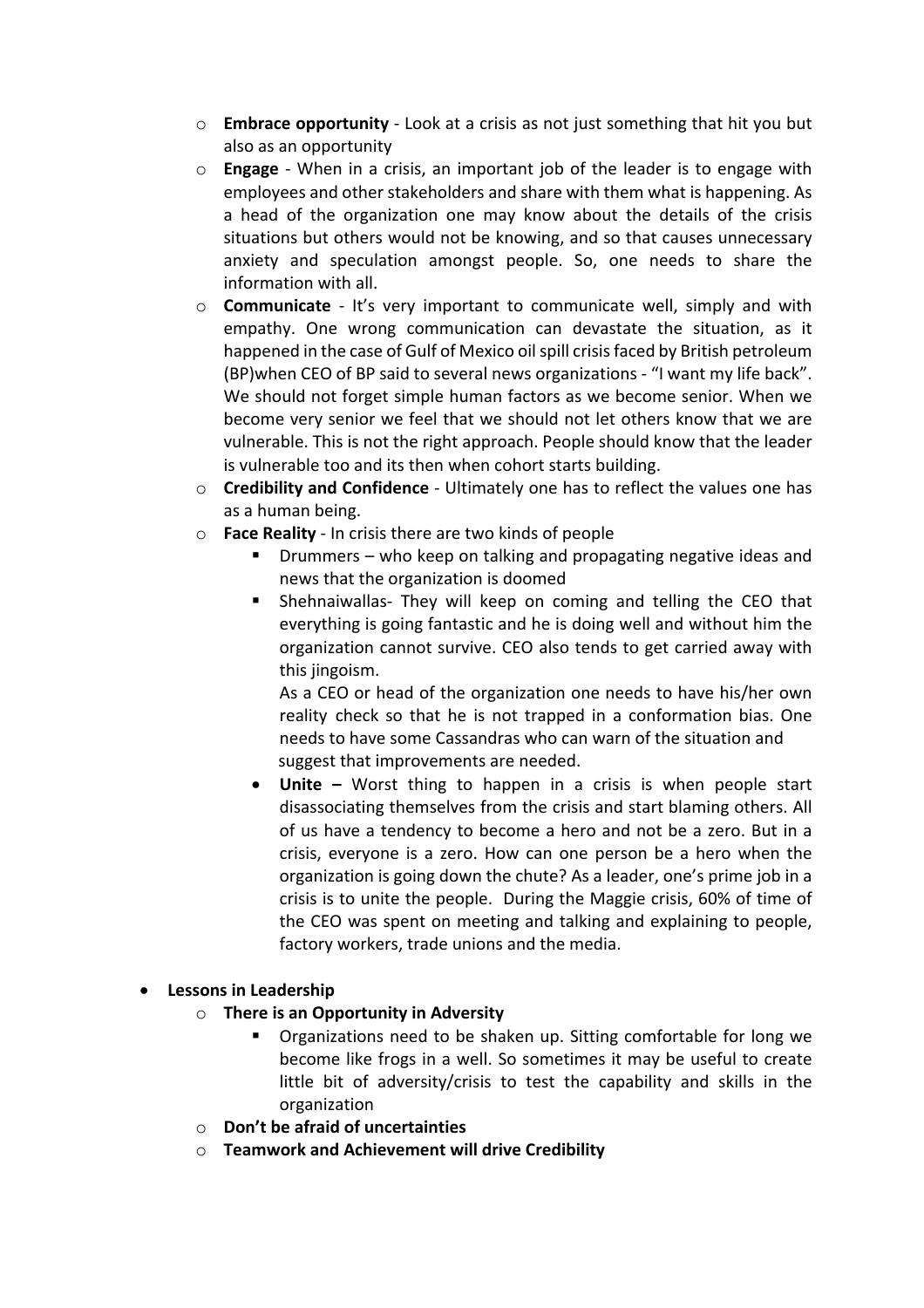- You are as good as the team you lead. Most effective leaders are sometimes the most reticent, quiet and humble people.
- $\circ$  **Always strive for 'Can Do'** 
	- One of the problems as we become senior is that our attention span becomes less. So, we tend to get impressed by a clever person who presents thoughts in a complex manner. People who can deliver and get things done are rare to find. But when you find such people, keep them as they are the people who can rise to the occasion.

# o **People are at the center of everything you do**

- We need to spend more time and resources on development and training of our people. At leadership positions the individual performance does not matter. What matters is the orchestration of the performance. The leader of an Orchestra does not play any instrument but produces amazing music as he knows every Note that is to be played and by whom.
- o **Volatility = Keep Plan B ready**
	- In today's times things are changing every day so we need to keep back up plans
- **O Never lose your "winning spirit"** 
	- If as a leader you accept defeat, then you are affecting thousands and thousands of people. As a leader, your sentiments are infectious. So maintain your winning spirit through the crisis.

## o **Keep your eyes on Reality, Reality, Reality**

This is easier to preach but difficult to practice as you want to see Reality the way you want to be. If you are losing market share you don't want to see reality. If things are not going our way, our egos come in the way. Since, it's the leaders neck which is involved, he has to ultimately take the call after assessing the real situation. Leader should be ready to take criticism. So a leader needs to balance between top down and bottom up approach in assessing the Reality.

## $\circ$  **Constantly communicate not Less but more**

Crisis and difficult times happen not because organization is doing badly but because people do not understand what the organization is doing. Many times, we put our vision statements in a very complex manner. Vision statement should be such that they are **understandable by the frontline staff**. 

## $\circ$  Keep to your values, be humble, listen & stay connected, above all be human

Humility is not a virtue which comes with leadership. Typically, you get more and more puffed up as you go up. What is important is what you are as a human being. Chairman Honeywell said - "You will never be remembered for the growth and profitability you showed, you will always be remembered for how you made the other man feel". We often think that to be arrogant and difficult is a sign of great leadership. Unfortunately, it does not work that way. Stay connected with people, walk over to them and listen to what they are talking. You don't have to be nasty in order to be effective. Don't compromise on the results